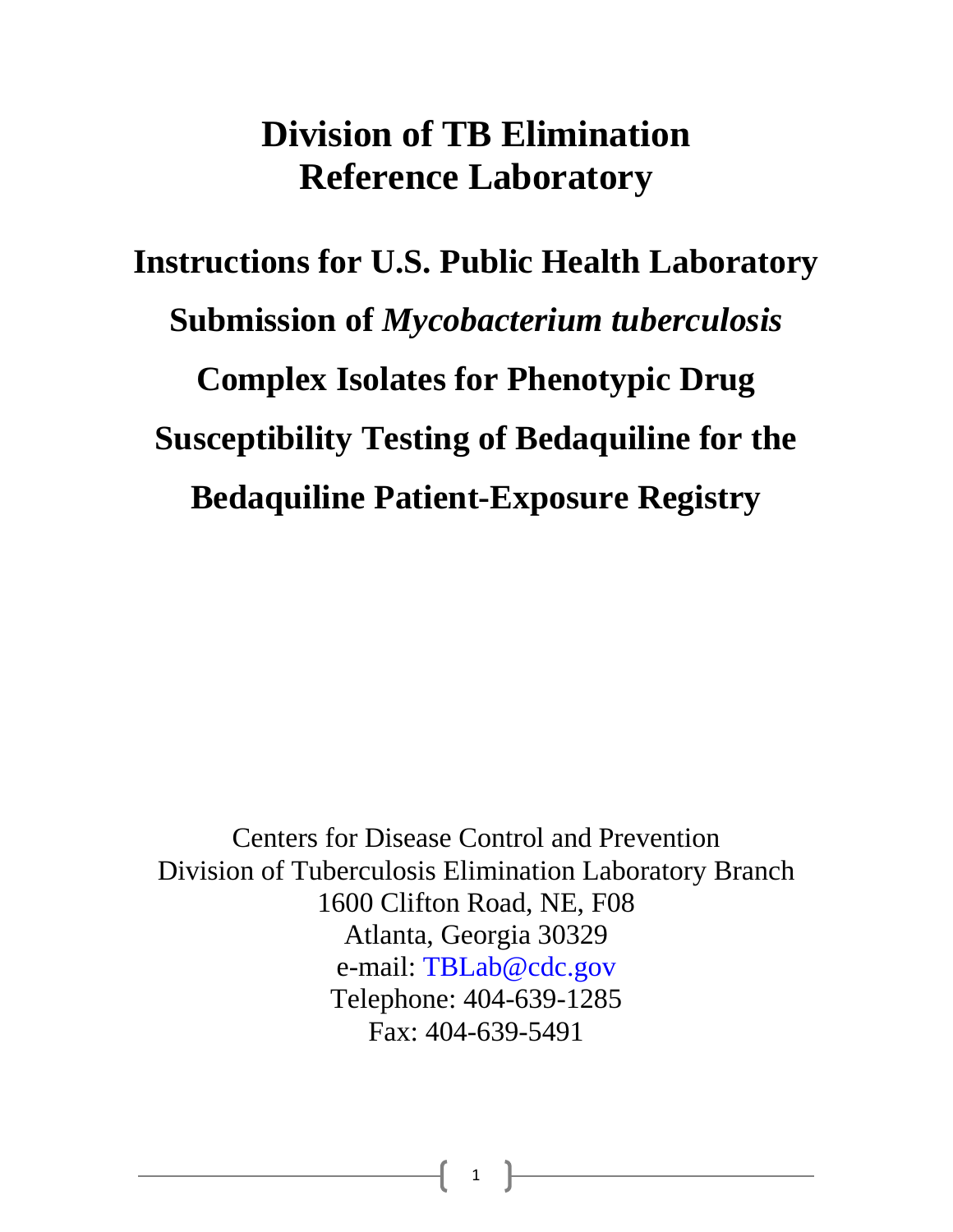## **Table of Contents**

| <b>Section</b> |                                                      | Page           |
|----------------|------------------------------------------------------|----------------|
|                | 1. Introduction                                      | 3              |
|                | 2. Overview of the Process                           | $\overline{4}$ |
|                | 3. Submission Criteria for DST in BPR                | $\overline{4}$ |
|                | 4. Sample Types Accepted by CDC                      | 4              |
|                | 5. How do I Submit a Sample for the BDQ DST Service? | 5              |
|                | 6. Protocol for 7H10 Agar and 7H9 Broth DST          | 6              |
|                | 7. How will BPR DST Results be Reported?             | 6              |
|                | 8. What if I have Trouble Interpreting DST Results?  | 6              |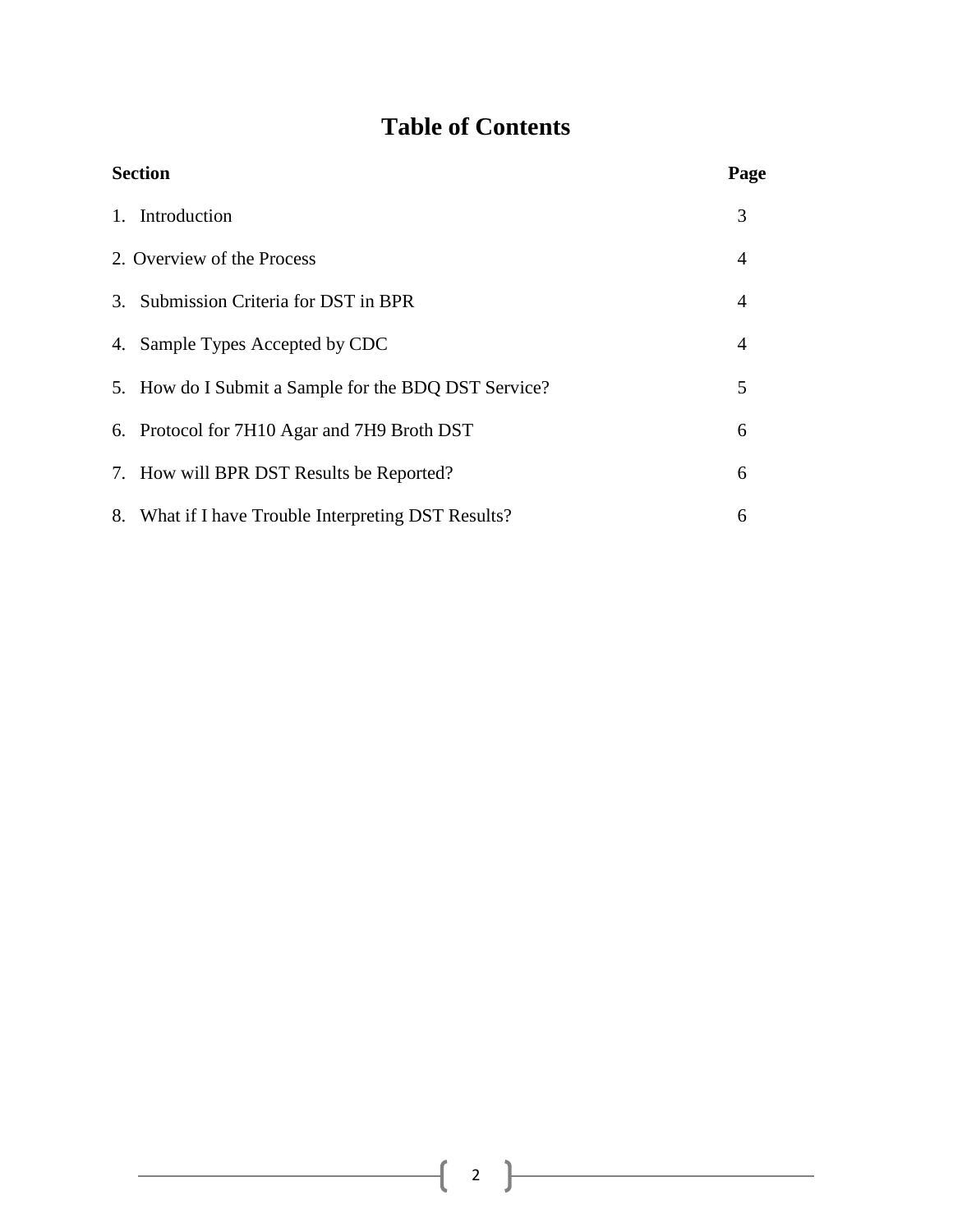### **US Bedaquiline Patient-Exposure Registry (BPR) Phenotypic Drug Susceptibility Testing (DST)**

#### **1. Introduction**

SIRTURO (Bedaquiline) is a diarylquinoline antimycobacterial drug indicated as part of combination therapy in adults ( $\geq$  18 years) with pulmonary multidrug-resistant tuberculosis (MDR-TB). Bedaquiline (BDQ) is indicated for use when an effective treatment regimen cannot otherwise be provided and should be administered by directly observed therapy (DOT). The use of BDQ in the following settings is not recommended due to lack of safety and efficacy data: treatment of drug-sensitive TB, treatment of latent infection due to *Mycobacterium tuberculosis*, treatment of extra-pulmonary TB (e.g., central nervous system), and the treatment of infections caused by non-tuberculous mycobacteria (NTM).

Post marketing requirements conditional upon the accelerated approval of BDQ by the United States (U.S) Food and Drug Administration (FDA) included the development of a patient registry for BDQ-treated patients. In accordance with this requirement, a primary objective of the Bedaquiline Patient-Exposure Registry (BPR) is to meet the FDA request to describe the susceptibility data based on BDQ Minimum Inhibitory Concentrations (MICs) for baseline and any subsequent follow-up isolates from MDR-TB patients treated with BDQ. The Laboratory Branch of the Division of Tuberculosis Elimination at U.S. CDC provides the BDQ DST service for BPR. This service can be incorporated as part of CDC's Molecular Detection of Drug Resistance (MDDR) service [\(http://www.cdc.gov/tb/topic/laboratory/mddrusersguide.pdf\)](http://www.cdc.gov/tb/topic/laboratory/mddrusersguide.pdf). The service allows rapid identification of MDR TB through the detection of genetic mutations associated with rifampin (RMP) and isoniazid (INH) resistance. In addition, when resistance to RMP is already known or detected in the MDDR service, genetic loci associated with resistance to ethambutol (EMB), pyrazinamide (PZA), and the most effective second-line drugs, fluoroquinolones (FQ) and the injectables amikacin (AMK), kanamycin (KAN), and capreomycin (CAP), are examined. In addition to molecular analysis, conventional drug susceptibility testing (DST) is performed.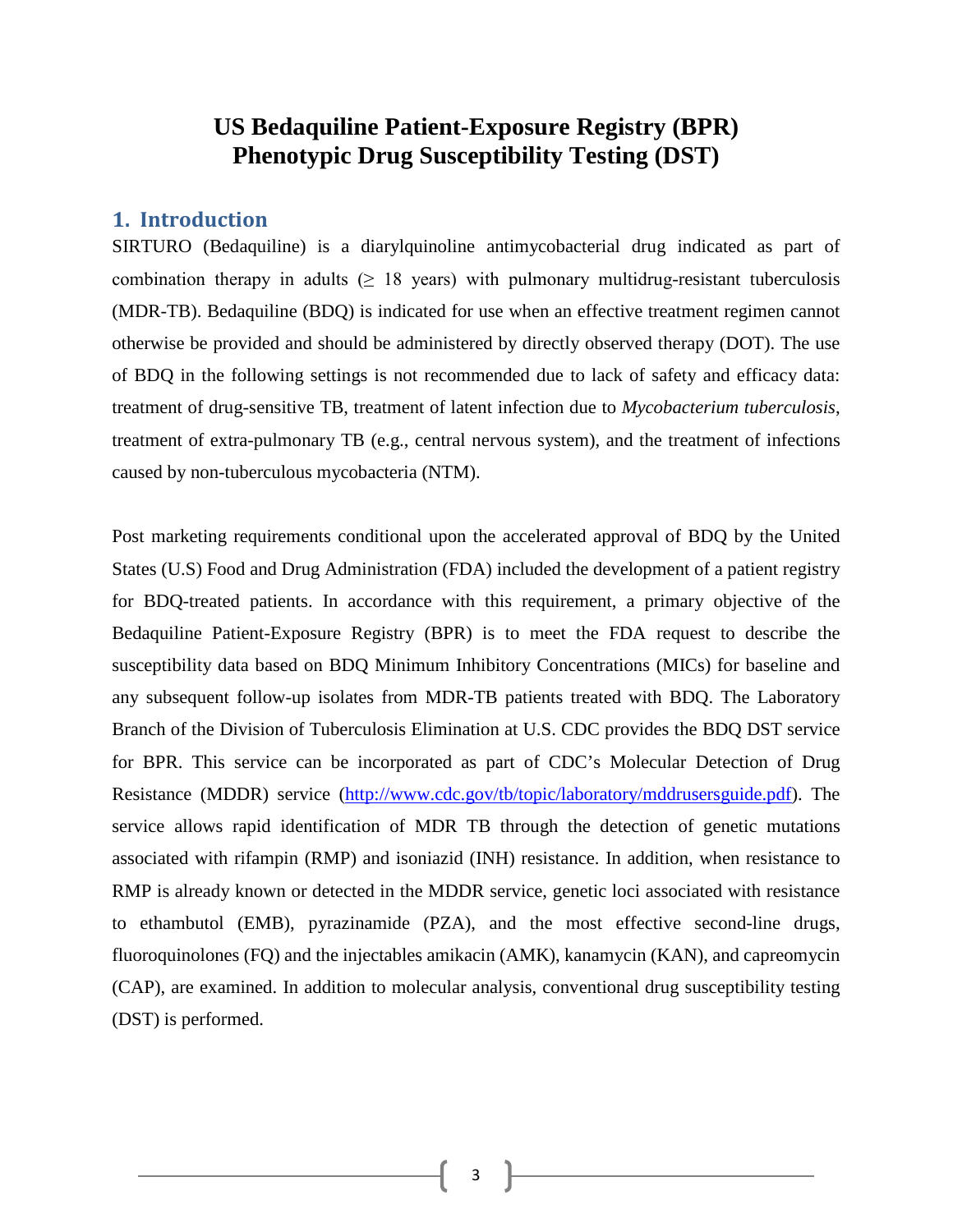For the BPR, the DST will include determination of BDQ MIC by both 7H10 agar and 7H9 broth methods on baseline and post-baseline isolates. Only the MIC determined by the 7H9 broth method will be reported in real-time. All 7H10 agar testing and testing of post-baseline isolates will be performed in batch. Currently, there is not a validated molecular assay for detecting resistance to BDQ.

#### **2. Overview of the Process**

Healthcare providers (HCPs) collect sputa from patients at first and subsequent follow-up visits and submit to their local laboratory for TB testing (e.g., AFB smear and culture, Xpert MTB/RIF or other direct detection assay) and if *Mycobacterium tuberculosis* complex (MTBC) is present, isolates are submitted, most often to a state public health laboratory for DST. Isolates for BDQ DST are submitted to CDC through the public health laboratory and test results are reported back to the submitting laboratory who, in turn, reports to the primary HCP.

#### **3. Submission Criteria for DST in BPR**

- Initial and follow-up (i.e., monthly) isolates of MTBC and processed sputum sediments that are nucleic acid amplification test positive (NAAT+) may be submitted by U.S. public health laboratories for BDQ DST if they originated from MDR-TB patients.
- Standard of care testing (i.e., smear, culture, and DST) should be performed in the submitting laboratory when NAAT+ sputum sediments are submitted for MDDR/BDQ DST.

#### **4. Sample Types Accepted By CDC**

NAAT+ sputum sediments and initial and follow-up (i.e., monthly) isolates of MTBC will be accepted. Isolates can be submitted on solid media slants (LJ or Middlebrook) or as positive MGIT, BacT/ALERT, or VersaTREK cultures. Alternatively, laboratories may choose to submit a portion of the growth from solid media in a cryovial (e.g., the growth can be scraped off the slant or plate and placed in the vial, preferable with a small piece of the media). When shipping liquid culture, a MGIT tube is acceptable. Otherwise, please send 1 ml of culture in a screw-cap cryovial (with external threads on tube) that has been sealed with parafilm. Similarly, when shipping sputum sediments, please send 0.5–1 ml in a screw-cap cryovial (with external threads on tube) that has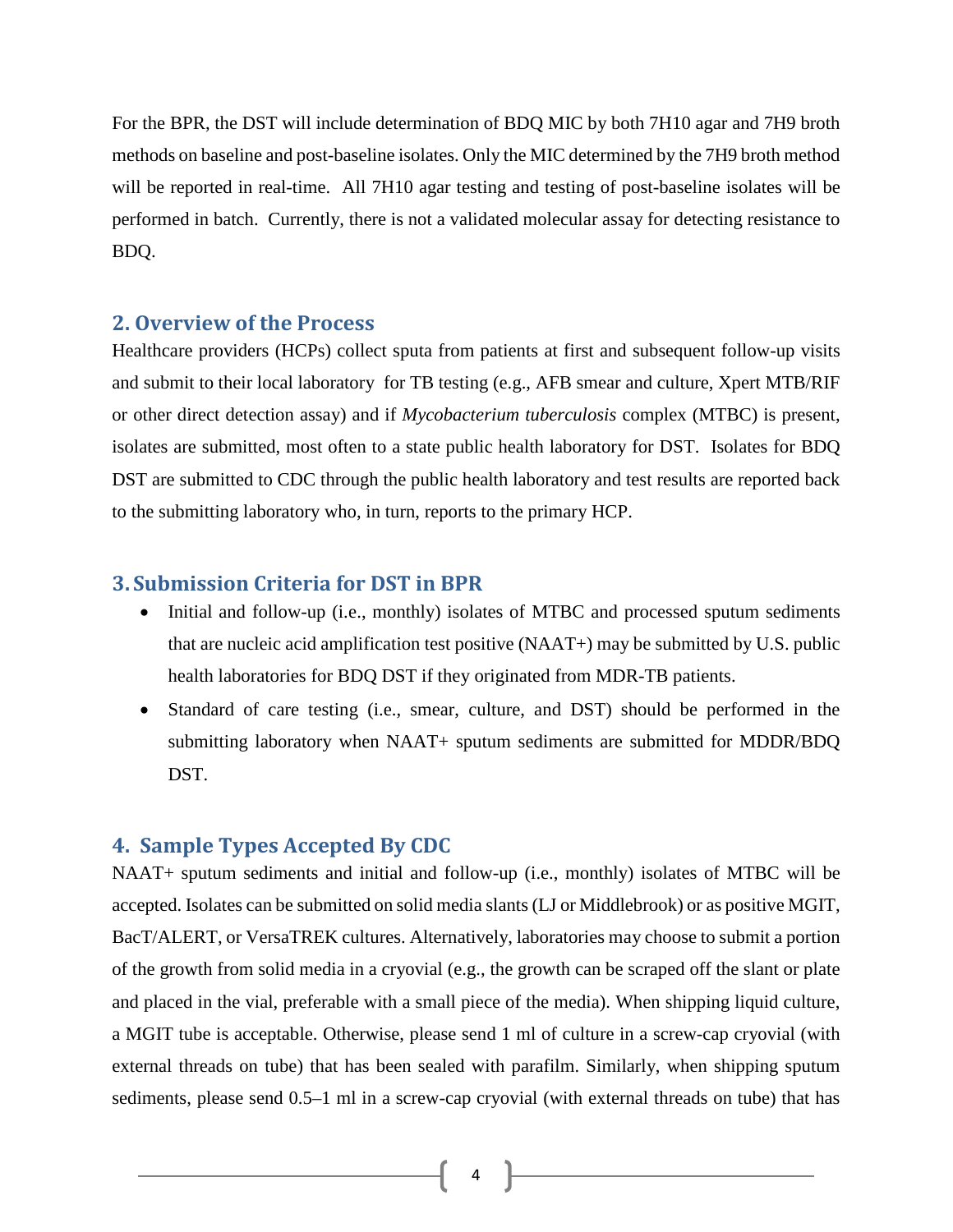been sealed with parafilm. Do not send any samples in 50 ml conical tubes. Slants or vials must be clearly labeled with at least the number entered into the Specimen ID field on the CDC Specimen Submission Form [\(http://www.cdc.gov/laboratory/specimen-submission/pdf/form-50-](http://www.cdc.gov/laboratory/specimen-submission/pdf/form-50-34.pdf) [34.pdf\)](http://www.cdc.gov/laboratory/specimen-submission/pdf/form-50-34.pdf).

#### **5. How do I Submit a Sample for the BDQ DST Service?**

State Public Health Laboratories will complete appropriate portions of the **CDC Specimen Submission Form -50-34** [\(http://www.cdc.gov/laboratory/specimen-submission/pdf/form-50-](http://www.cdc.gov/laboratory/specimen-submission/pdf/form-50-34.pdf) [34.pdf\)](http://www.cdc.gov/laboratory/specimen-submission/pdf/form-50-34.pdf)**.** BDQ DST must be specifically requested to alert the CDC that the submission is for the BPR.

In LABORATORY EXAMINATION REQUESTED box on the form enter the following:

: Test order name: Mycobacterium TB Complex – Special Study Test order code: CDC-10191 Suspected agent: MTBC Date sent to CDC: MM/DD/YYYY At CDC, bring to the attention of: **BDQ Patient-Exposure Registry**

Isolates should be **shipped via overnight service to CDC Monday through Thursday. Do not ship on Friday.** Liquid samples do not need to be shipped on dry ice. Samples should be shipped in compliance with federal regulation.

<http://www.cdc.gov/ncidod/srp/specimens/shipping-packing.html> (shipping information)

#### **Shipping address:**

Bedaquiline Patient-Exposure Registry ATTN: Beverly Metchock, Unit 29 1600 Clifton Road, NE, F08 Atlanta, GA. 30329 Tel: 404-639-1285

5